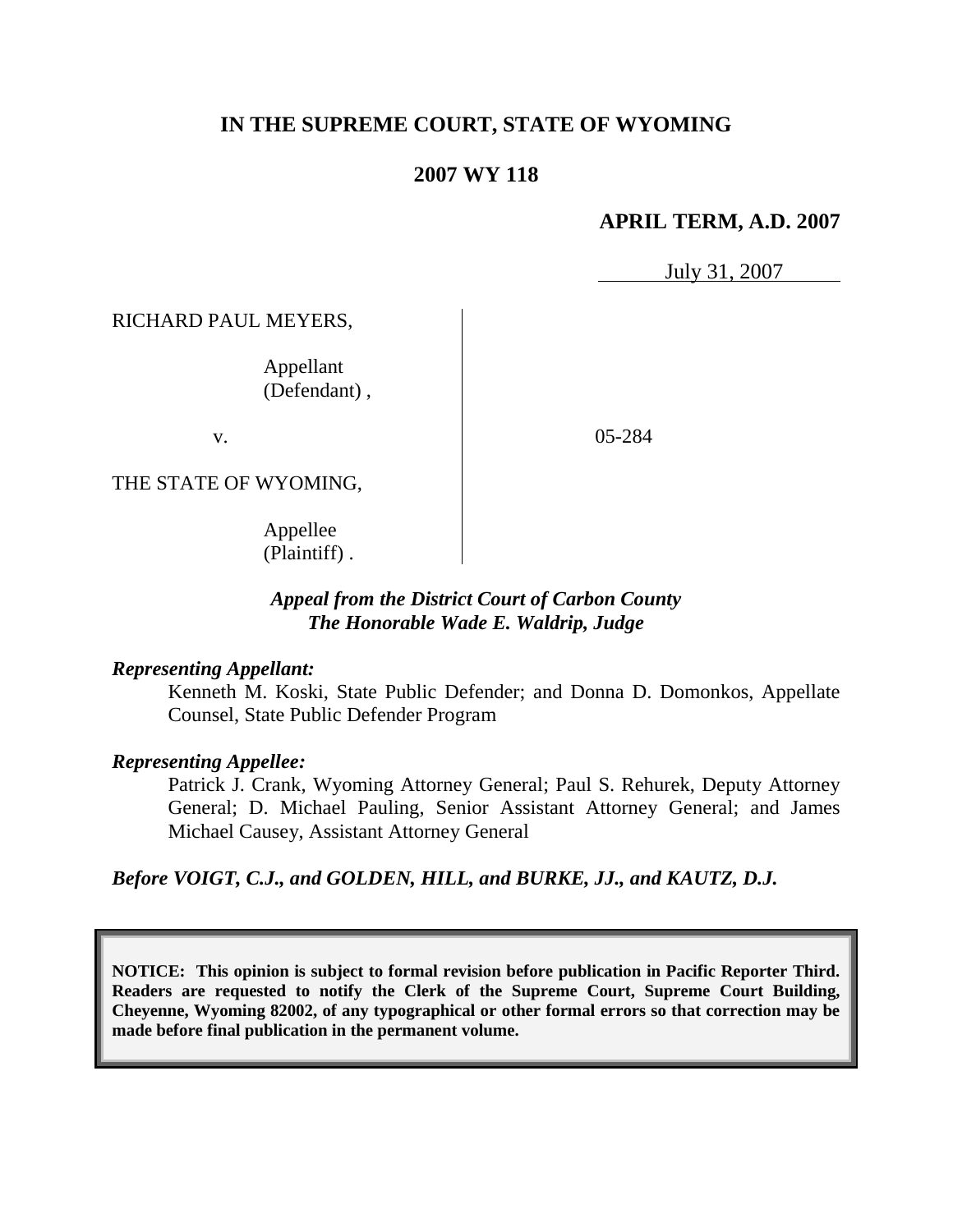**KAUTZ,** District Judge.

[¶1] Richard P. Meyers (Meyers) sought to withdraw his *nolo contendere* plea after the district court sentenced him for attempted voluntary manslaughter. The district court denied Meyers' motion without a hearing. Meyers challenges the lack of a hearing, and the district court"s denial of his motion to withdraw plea.

#### **ISSUE**

[¶2] Meyers raises this issue:

Did the District Court err in denying Meyers' motion to withdraw his plea without a hearing?

The State presents the issue as:

Did the District Court err in denying [Meyers"] post-sentence "Motion to Withdraw No Contest Plea" without a hearing and should his claim also be rejected as *res judicata?*

#### **FACTS**

[¶3] Most of the facts are stated in our decision on Meyers" first appeal – *Meyers v. State*, 2005 WY 163, 124 P.3d 710 (Wyo. 2005). After two mistrials due to deadlocked juries, Meyers pled *nolo contendere* to a reduced charge of attempted voluntary manslaughter. *Meyers*, ¶ 7, 124 P.3d at 713.

[¶4] Before accepting the plea, the district court asked Meyers if he understood the plea and if he was acting voluntarily. Meyers acknowledged that he was acting voluntarily, and that he understood the proceedings. He assured the court that he had discussed the plea to the reduced charge with his attorney and that he was satisfied with his lawyer"s representation. Meyers stated that he understood his plea of *nolo contendere* was the same as a guilty plea and that there would be no trial (another trial was set for April 6, 2004, only two weeks from the date Meyers pled *nolo contendere*). Meyers acknowledged that the maximum penalty he faced was 20 years and told the court that he had no questions. The district court accepted Meyers' plea.

[¶5] On May 18, 2004, the district court conducted a sentencing hearing. Meyers personally gave a long, detailed analytical presentation to the court. He gave no indication that he felt coerced to plead *nolo contendere*, but instead he said, "What I did that night was terribly wrong, and I accept full responsibility for that, Your Honor." The district court imposed a sentence of 18 to 20 years.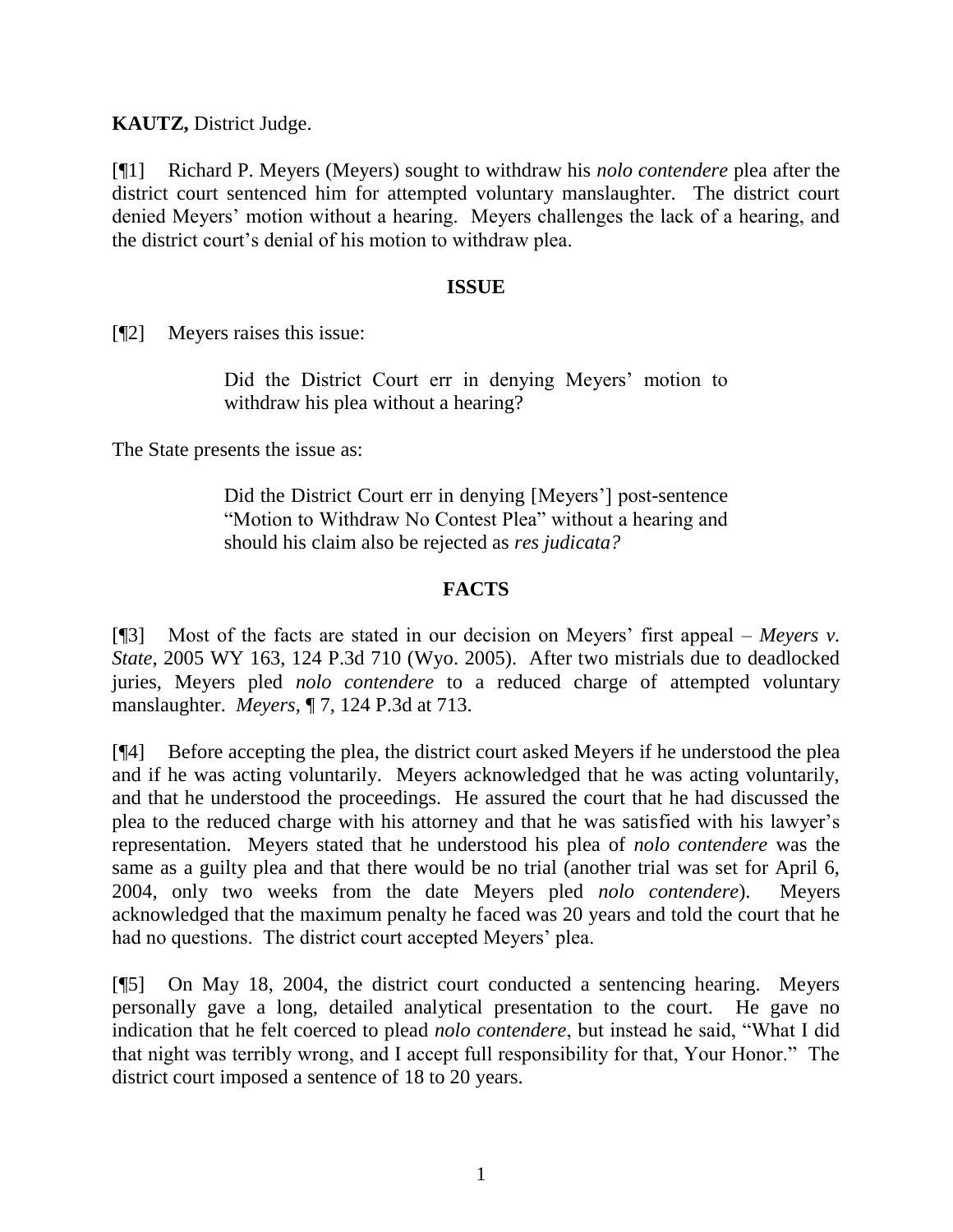[¶6] Meyers filed his first appeal on June 15, 2004. In that appeal he did not mention any claim that his plea was not voluntary.

[¶7] On May 19, 2005, over a year after the sentencing and 11 months after filing his first appeal, Meyers filed a pro se motion for sentence reduction and asked to withdraw his plea. His appellate counsel filed an additional motion to withdraw his plea on August 1, 2005. Both motions asserted that Meyers" plea was not voluntary. Specifically, Meyers claimed that he only pled to get out of the Carbon County jail, where he was being mistreated. He claimed that he was suicidal while in custody, and that he was subjected to cruel and unusual punishment in the Carbon County jail while awaiting trial. In support of these assertions, Meyers claimed:

- (1) Jail logs show Meyers claimed he was suicidal in October 2002.
- (2) His medical records from October 2002 did not adequately report his mental health.
- (3) Jailers failed to provide medication to Meyers in 2002.
- (4) The Sheriff delayed providing a mental health evaluation to Meyers in 2002.
- (5) Meyers suffered from a painful rash in 2002, and complained of that condition in April 2004.
- (6) In September 2002, an officer injured Meyers" arms while they were in a "cuff chute."

[¶8] On August 21, 2002, the district court ordered a forensic psychological evaluation for Meyers. The State attempted to conduct that evaluation on August 29, 2002, but Meyers refused to cooperate. The court issued a second order for a psychological evaluation and on December 12, 2002, Meyers finally cooperated so the evaluation could be completed. In that evaluation, Meyers stated that he had been upset in jail on numerous occasions, but did not report any mental health problems. The evaluation determined that Meyers was competent to participate in his case.

## **LAW**

# **Withdrawal of Plea**

[¶9] Rule 32(d), W.R.Cr.P., states that after a criminal defendant who pleads *nolo contendere* is sentenced, such plea "may be set aside only to correct manifest injustice." ""Manifest injustice" contemplates a "situation that is unmistakable or indisputable, was not foreseeable, and affects the substantial rights of a party."" *Deloge v. State*, 2005 WY 152, ¶ 16, 123 P.3d 573, 578 (Wyo. 2005) (quoting *McCarthy v. State*, 945 P.2d 775, 776 (Wyo. 1997)). "It is, in part, intended to address "a fundamental defect which inherently results in a complete miscarriage of justice or an omission inconsistent with the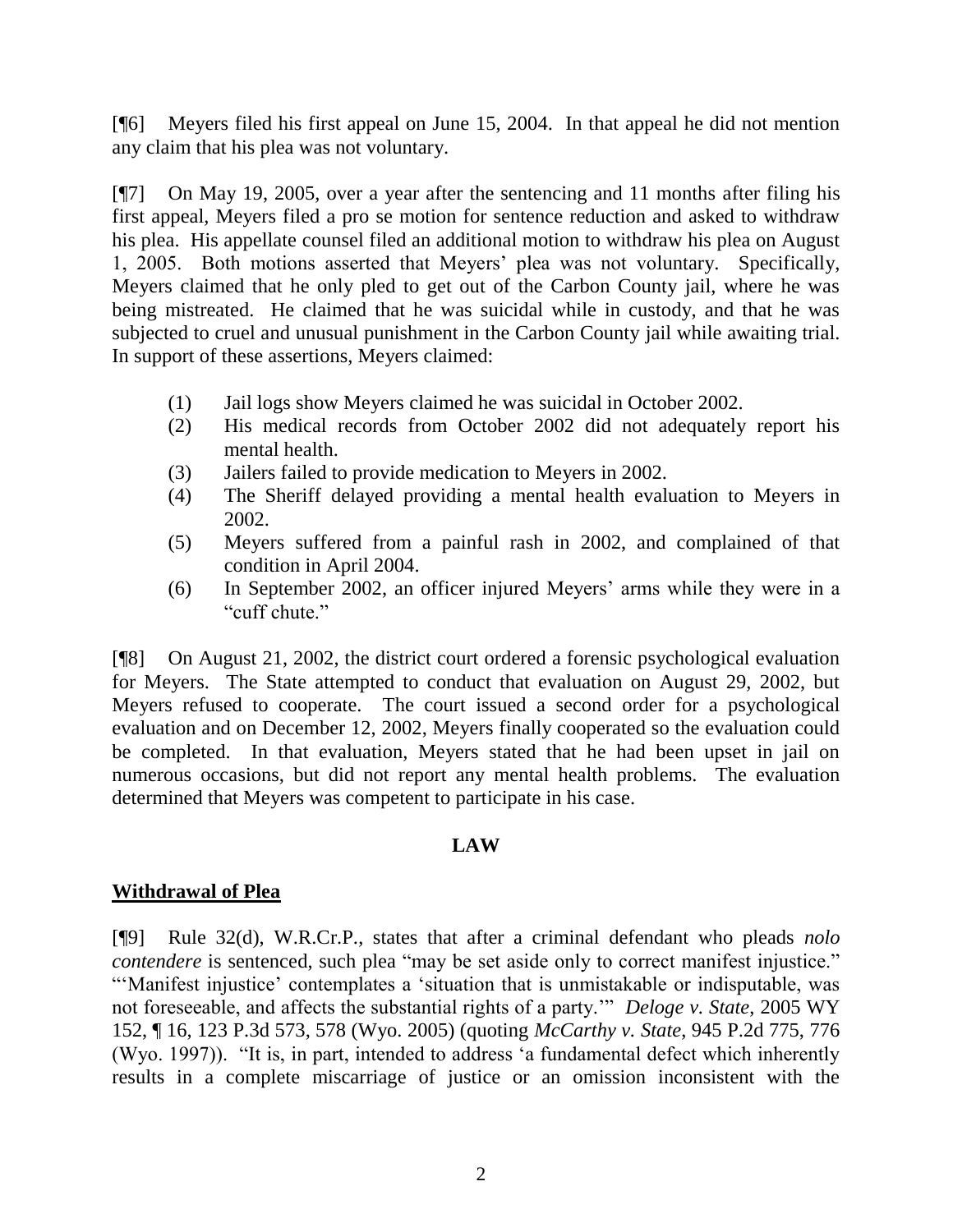rudimentary demands of fair procedure."" *Deloge*, ¶ 16, 123 P.3d at 578 (quoting *United States v. Blackwell*, 127 F.3d 947, 956 (10<sup>th</sup> Cir. 1997)).

[¶10] The district court has discretion in deciding whether or not manifest injustice exists. *Deloge*, ¶ 16, 123 P.3d at 579. Although W.R.Cr.P. 32(d) does not specify that a district court must hold a hearing on a motion to withdraw a *nolo contendere* plea in exercising its discretion, this Court has adopted a two-part test formerly used by the federal courts to assist in determining whether or not to allow the withdrawal of a plea after sentencing:

> [I]f the defendant alleges facts which, if true, would entitle him to relief, the trial court must hold a hearing. To prevent a possible deluge of unnecessary court proceedings, the second element of the test allows a trial court to deny a hearing if the defendant"s allegations are contradicted by the record, are inherently unreliable, or are merely conclusions rather than statements of fact.

*Coleman v. State*, 843 P.2d 558, 559-60 (Wyo. 1992) (internal citations and footnote omitted). We have also recognized that "[i]f the defendant offers no plausible reason for withdrawal, the trial court has discretion to deny the motion without a hearing." *Brock v. State*, 981 P.2d 465, 468 (Wyo. 1999).

*Valle v. State*, 2006 WY 43, ¶ 7, 132 P.3d 181, 184 (Wyo. 2006).

[¶11] Ultimately, the decision of the district court regarding a motion to withdraw the plea "will not be reversed [by this Court] for an abuse of discretion so long as the district court reasonably could conclude as it did." *Deloge*, ¶ 16, 123 P.3d at 579 (quoting *Nixon v. State*, 4 P.3d 864, 869 (Wyo. 2000)). Additionally, this Court "may affirm the district court"s decision on any legal ground appearing in the record." *Deloge*, ¶ 17, 123 P.3d at 579 (citing *Lacey v. State*, 2003 WY 148, ¶ 10, 79 P.3d 493, 495 (Wyo. 2003)).

## **Res Judicata**

[¶12] The concept of *res judicata* applies in criminal cases as well as in civil cases. *Gould v. State*, 2006 WY 157 ¶ 14, 151 P.3d 261, 266 (Wyo. 2006). Under *res judicata*, "[i]t is a longstanding rule that issues which **could have been raised** in an earlier proceeding are foreclosed from subsequent consideration." *Gould*, ¶ 15, 151 P.3d at 266 (emphasis in original) (quoting *Lacey v. State*, 2003 WY 148, ¶ 11, 79 P.3d 493, 495 (Wyo. 2003)).